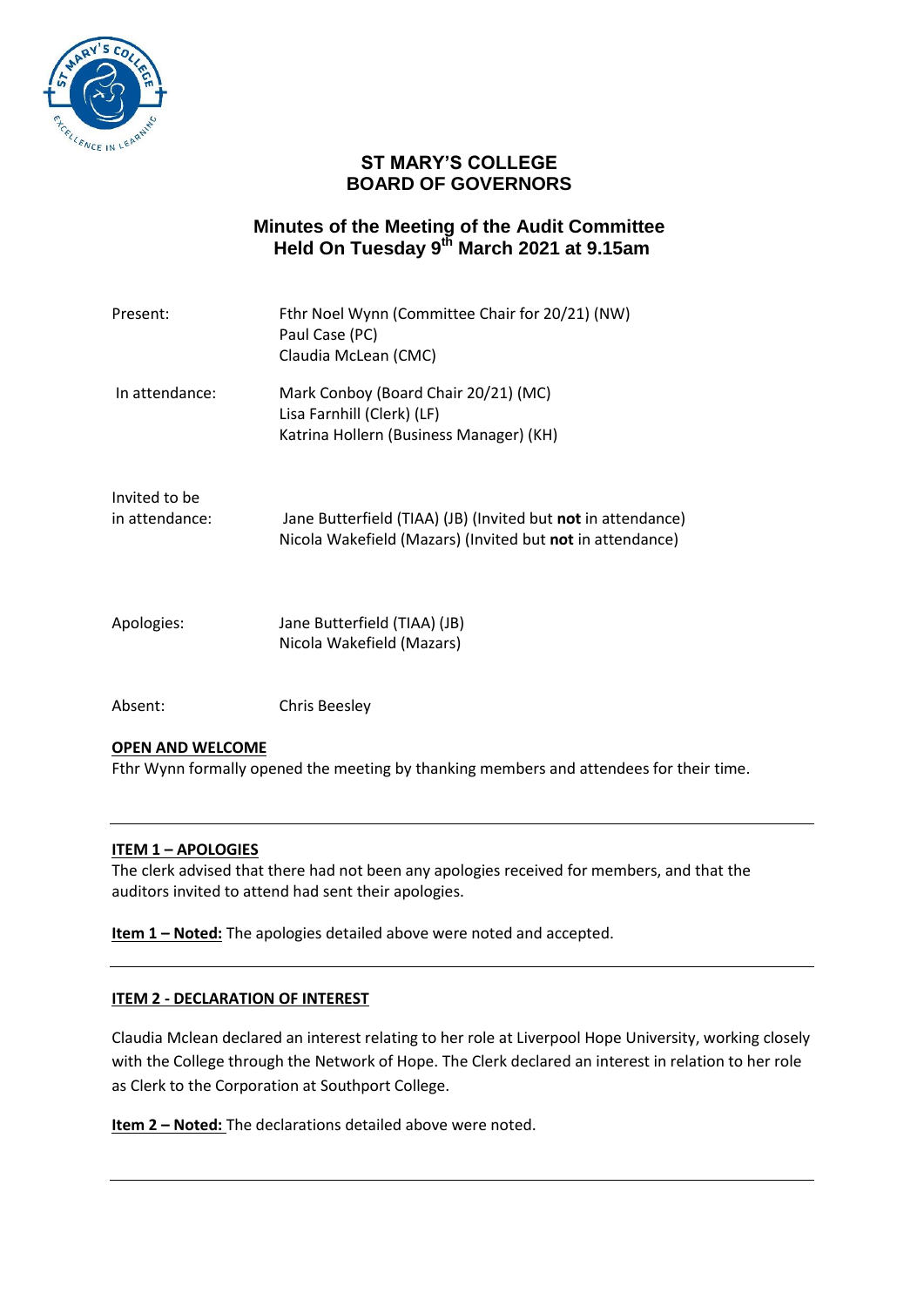## **ITEM 3 - MINUTES OF THE MEETING OF THE AUDIT COMMITTEE ON TUESDAY 8TH DECEMBER 2020 (FOR APPROVAL)**

**The chair asked** the Clerk to summarise the minutes and the clerk advised that all of the recommendations from the Committee had been presented to the Board for approval.

With no comments or corrections returned, the minutes were approved.

**Item 3 – Approved:** The minutes of the meeting of the 8<sup>th</sup> December 2020 were approved as a true record of the meeting.

# **ITEM 4 - MATTER ARISING FROM THE MEETING OF THE AUDIT COMMITTEE ON 8 th DECEMBER 2020**

The Clerk confirmed that there were no actions as a result of the previous meeting and confirmed that as detailed within the circulated summary report, all recommendations of the Committee had been approved by the Board of Governors.

The clerk asked if any further matters were identified within the minutes, none were raised.

**Item 4 – Noted:** The committee noted the details of the report.

## **ITEM 5 – RISK REGISTER AND RISK MANAGEMENT REPORT**

KH informed the Committee that there had been a meeting on  $25<sup>th</sup>$  February to review the risk register, with the outcome of the meeting being to reduce the number of risks from 21 to 19 removing risks 11 and 12 relating to student recruitment for FE and HE. A change to the wording of the risk relating to the nurseries was also highlighted, changing the focus from the financial viability of the nurseries to the effective management of the closure of the nurseries.

KH itemised each risk, highlighting changes to the register as follows:

Risk 1 - Failure of the Teach Out:

Previously considered to be the highest risk, this had now had the risk rating reduced to an overall risk rating of 10. The reduced risk reflects the systems, processes and resources in place to support the activities within the Implementation Plan with further assurance provided by the review by RSM.

Risk 2 - Risk of the Spread of COVID-19 and Associated Impact on Teaching and Learning: This has been reduced from 15 to 9 (moderate) as a result of the effective strategies in place for minimising the spread of the virus, further supported by the new lateral flow testing.

**A member asked** for an update on the reopening of the College which KH advised was being managed effectively, describing the process for student appointments for lateral flow testing. KH explained that two tests were being undertaken this week whilst online learning continued, with a final college based test scheduled for the following week when students returned to onsite learning,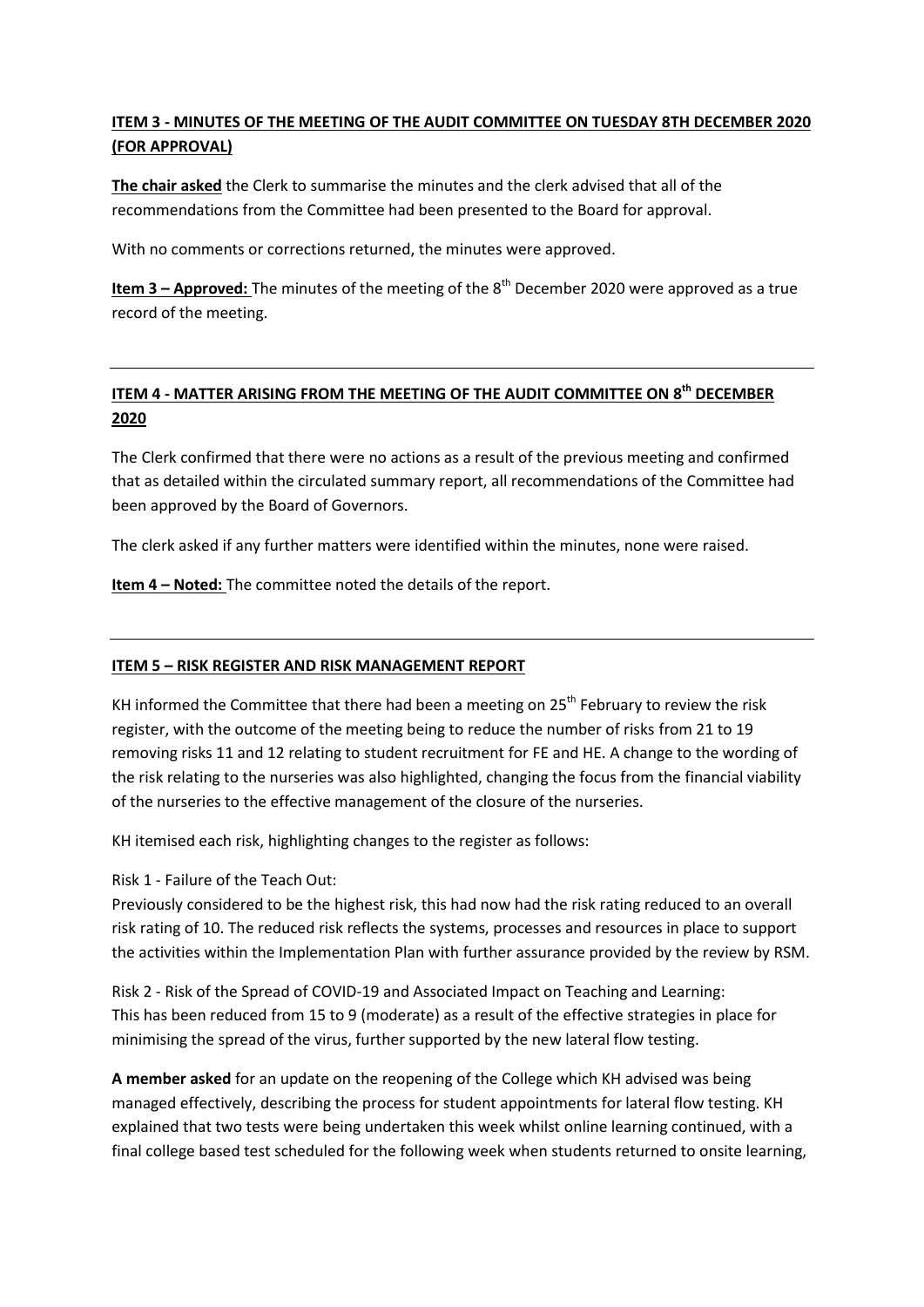with students then taking responsibility for home testing thereafter. It was confirmed that staff were undertaking twice weekly self-testing with results uploaded.

**A member asked if** students were not yet in college for learning, with KH confirming that learning continued online whilst students attended college for 2 pre-booked appointments for lateral flow tests with no positive results having been returned yet, with the blended model of learning to resume the week commencing  $15<sup>th</sup>$  March.

**A member asked** if students would be prevented from returning if they had not undertaken the tests and provided a negative result. KH informed the Committee that the College was encouraging all student to take the tests, however they remained voluntary not compulsory, therefore students could return without a negative test result. KH advised that students were provided with appointments, to which they needed to make their own way into College and would only be prevented from returning in the following week if the result was positive or if they were displaying symptoms of COVID-19.

**A member detailed** concerns and protocols from other sectors within education, where security was being utilised to control the return of students, preventing a return for those without a negative result. KH advised that security was available at SMC; however this was only used to ensure students' onsite were those attending their appointments, directing students to the test centre and would be encouraging students to follow the safety guidance, reiterating the voluntary aspect of the testing regime at SMC.

**An attendee asked** if a student that had received a positive result and did come onto site would be asked to leave, with KH confirming that they would. **A follow up question** asked if teachers and lecturers would be aware of those testing positive, with KH confirming that this was managed centrally with the on-going use of the track and trace list, ensuring staff would know and reassuring the Committee that the students would be asked to leave, initiating the protocols within the risk assessment.

With no further questions, KH continued to advise the Committee of changes to the risk register.

Risk 5 - Failure to Secure the Viability of the College:

KH explained that this was cross referenced to risk 1, and whilst the impact score remained unchanged, the probability score had been reduced resulting in an overall score reduction from 16 to 12.

Risk 7 - Poor Attendance leading to Poor Achievement:

KH advised the Committee that although this risk remained unchanged, it should be noted that considerable work had been undertaken to ensure that attendance and engagement remained high during the College Closure.

Risk 8 - Failure to Improve Outcomes:

KH informed the Committee that the score had been reduced from 12 to 8 following a successful virtual parents evening and positive feedback form the parental surveys.

Risk 11 - Effective Management of the Nursery Closure: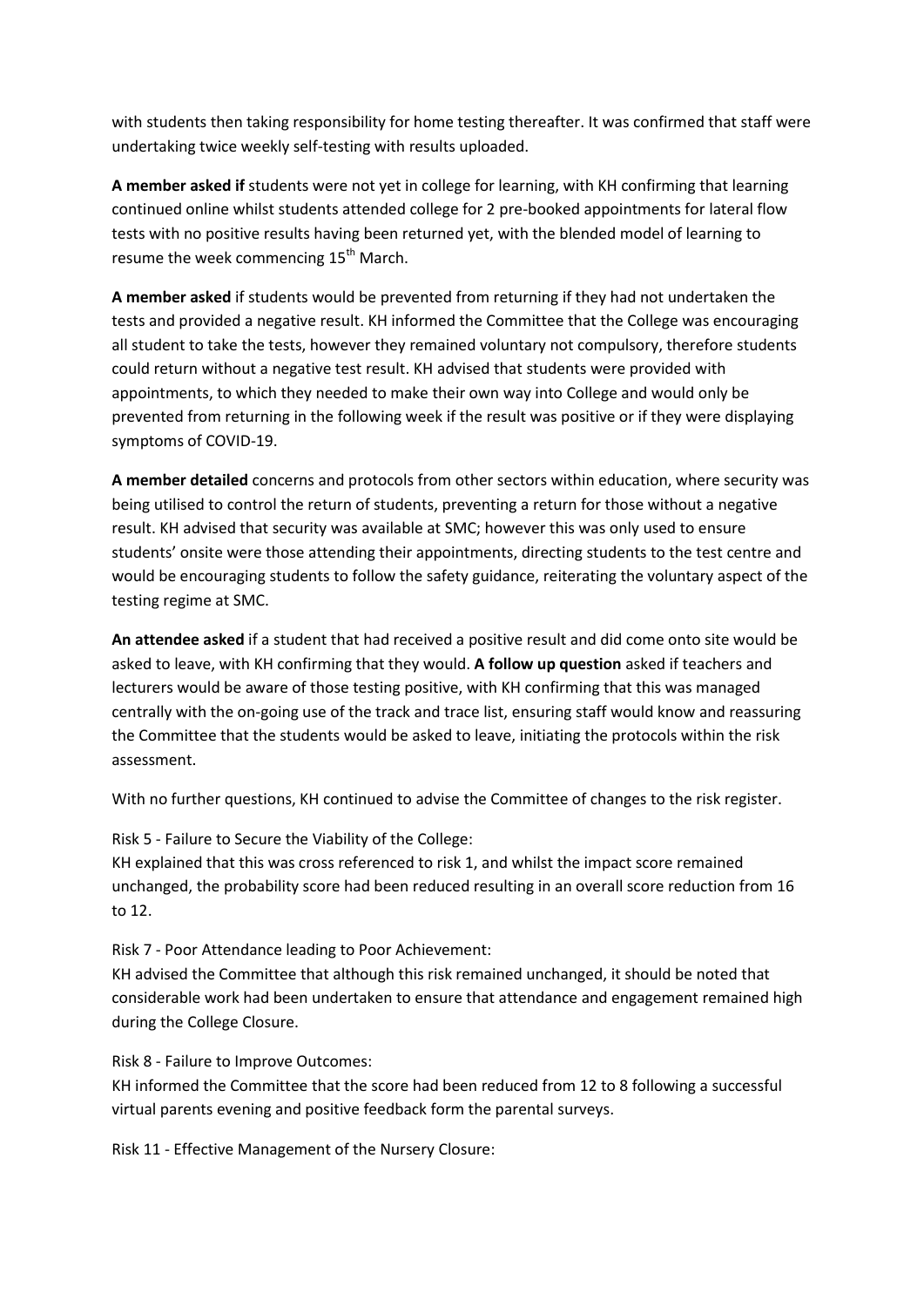KH confirmed that the description of the risk changed from considering the risks associated with the financial viability of the nurseries, with the scoring changed to reflect the new detail of the risk. The overall risk was lowered from 10 to 9 with an impact score of 3 and a probability score of 3. The closure dates were confirmed with SMC scheduled to close at the end of March and Wensley Fold at the end of July.

KH confirmed that the remaining risks remained unchanged, highlighting any additional actions undertaken to ensure on-going mitigation and minimisation where possible and invited questions from the Committee.

**A member asked** if there were plans for the nursery building when the nursery closes. KH advised that the short term availability of the premises meant it would be unlikely any other nursery provider would want to utilise the facility as parents require security of service for their children, making uptake unlikely. It was confirmed that the Wensley Fold premises was rented meaning SMC would not have any control over the future use of the facility.

KH was thanked for her clear summary.

**Item 5 - Noted:** The Committee noted the details of the report.

#### **ITEM 6 - REPORT FROM RSM'S IBR**

The clerk advised the Committee that the report had not yet been made available. KH advised that the review work had been completed with RSM now undertaking the process of writing and having the report reviewed and quality checked, with its release expected imminently.

Board Chair and Attendee MC informed the Committee that it had been expected by now, and in the absence of the report, provided a summary of involvement, adding that the meetings had gone well, with it hoped that the release of the report would provide additional support and clarity, with no problems expected as a result of its release.

**Item 6 - Deferred:** The Committee noted the verbal update and the report would be deferred.

## **ITEM 7 - UPDATED INTERNAL AUDIT PLAN**

KH informed the Committee that there was no worked scheduled for the internal auditors. This would be reviewed once the IBR from RSM was issued as this would highlight any areas of need. KH reminded the Committee that the level of external scrutiny and the number of reviews recently had provided the Board with substantial assurance of compliance in key areas. It was proposed that any work planned in would need to be beneficial and relevant to the processes the College is going through now and not duplicate the work done by other agencies.

Attendee, Board Chair, MC advised the Committee that following the release of the report from RSM, issues where internal audit would be supportive would be initiated and put to the Committee for approval. MC also advised that the only Internal Audit work due was a review of the system of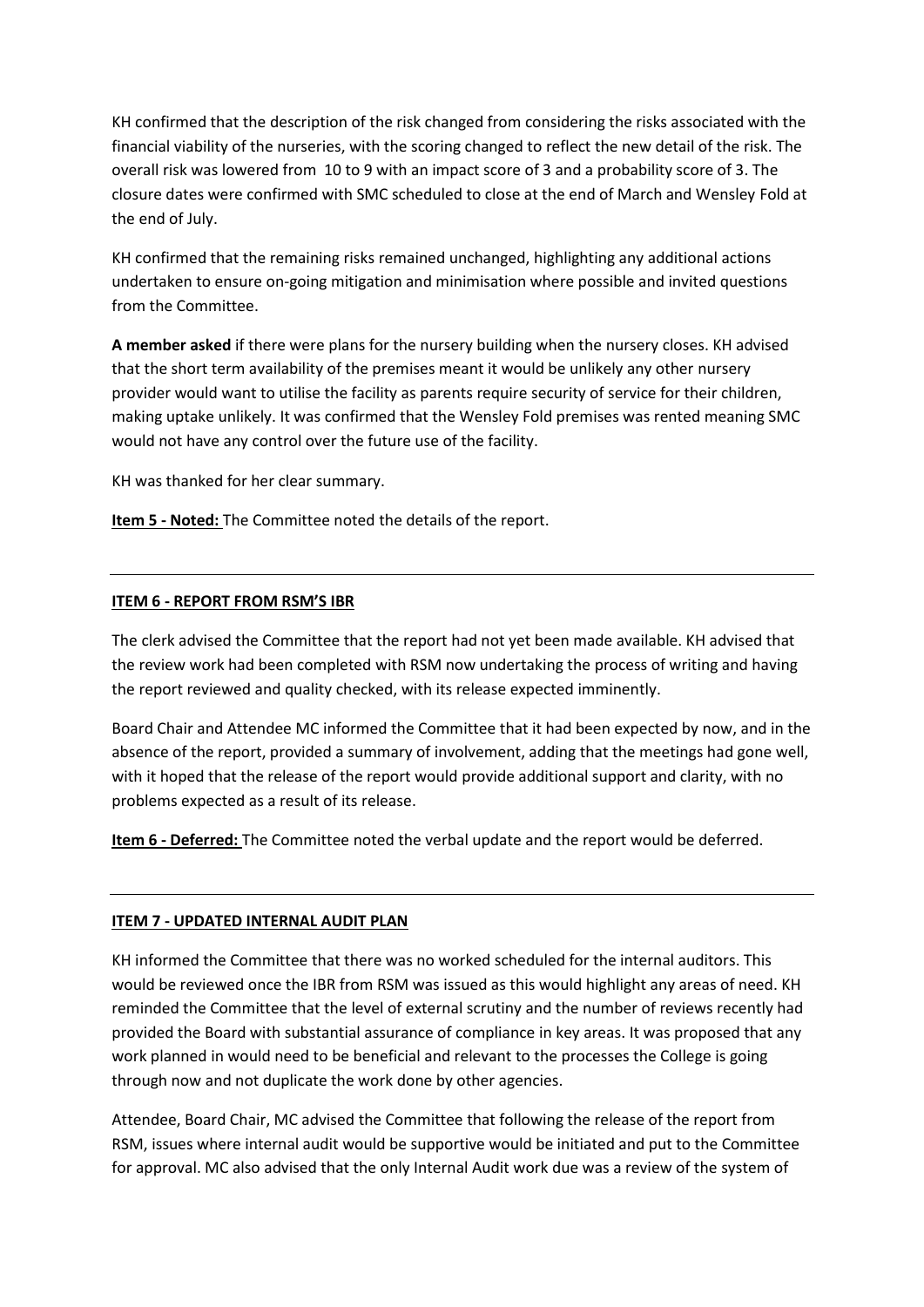control over the funding claims process, however, it was noted that the process was currently working well with Resources Chair and Finance Link Governor, SB reviewing the request ahead of submission. Therefore with no timeframe for this requirement, there was no immediate need for this work to commence.

KH agreed that the allocated days should be used for worthwhile reasons, focusing on the outcome of the RSM IBR initially.

**A member asked who** RSM were answerable to with KH confirming that this would be the ESFA as they had been instructed by them. **A further question was asked as** to whether it was thought that the ESFA were satisfied with the progress, with Board Chair MC indicating that the funding was continuing therefore it was considered indicative of satisfaction of the work undertaken.

MC explained that RSM were looking at the strategy plan to ensure there was a cohesive plan in place with no indication to date that the plan is insufficient in any area; however there may be areas that can be added to and this could only be ascertained through the report.

**Item 7 - Noted:** The Committee noted the verbal update.

#### **ITEM 8 - INTERNAL AUDIT ROLLING ACTIONS SUMMARY**

KH detailed the only item outstanding from the internal audits completed related to health and safety. It was noted that the policies highlighted in the recommendation were in place; however, a process was underway to review them against those now available to the College through their subscription to the BwD Health and Safety Service. This was to ensure parity and to consider enhancements to the SMC policies and not indicative of any non-compliance. With the local authority service being predominantly available to schools, a number of the policies were school specific and not comparable. This action was now being supported by the newly appointed Estates Manager with the support of the Health and Safety Lead and PA to eth Principal, responsible for overall policy compliance.

With no questions or comments, the update was noted.

**Item 8 - Noted:** The Committee noted the update on the rolling internal audit actions.

#### **ITEM 9 - GDPR TERMLY REPORT**

The Clerk as DPO advised the Committee that since the last meeting, the majority of the work undertaken had been in preparing for closure including data minimisation, with further clarity still required regarding the retention periods for a closing College. It had been confirmed that the responsibility for the records that needed to be maintained post closure would fall to the ESFA, however, identifying what was deemed essential was still unclear.

**A member asked** what proportion of the records were paper against digital, with the clerk confirming that it was anticipated that there would be digital versions of most of what is expected to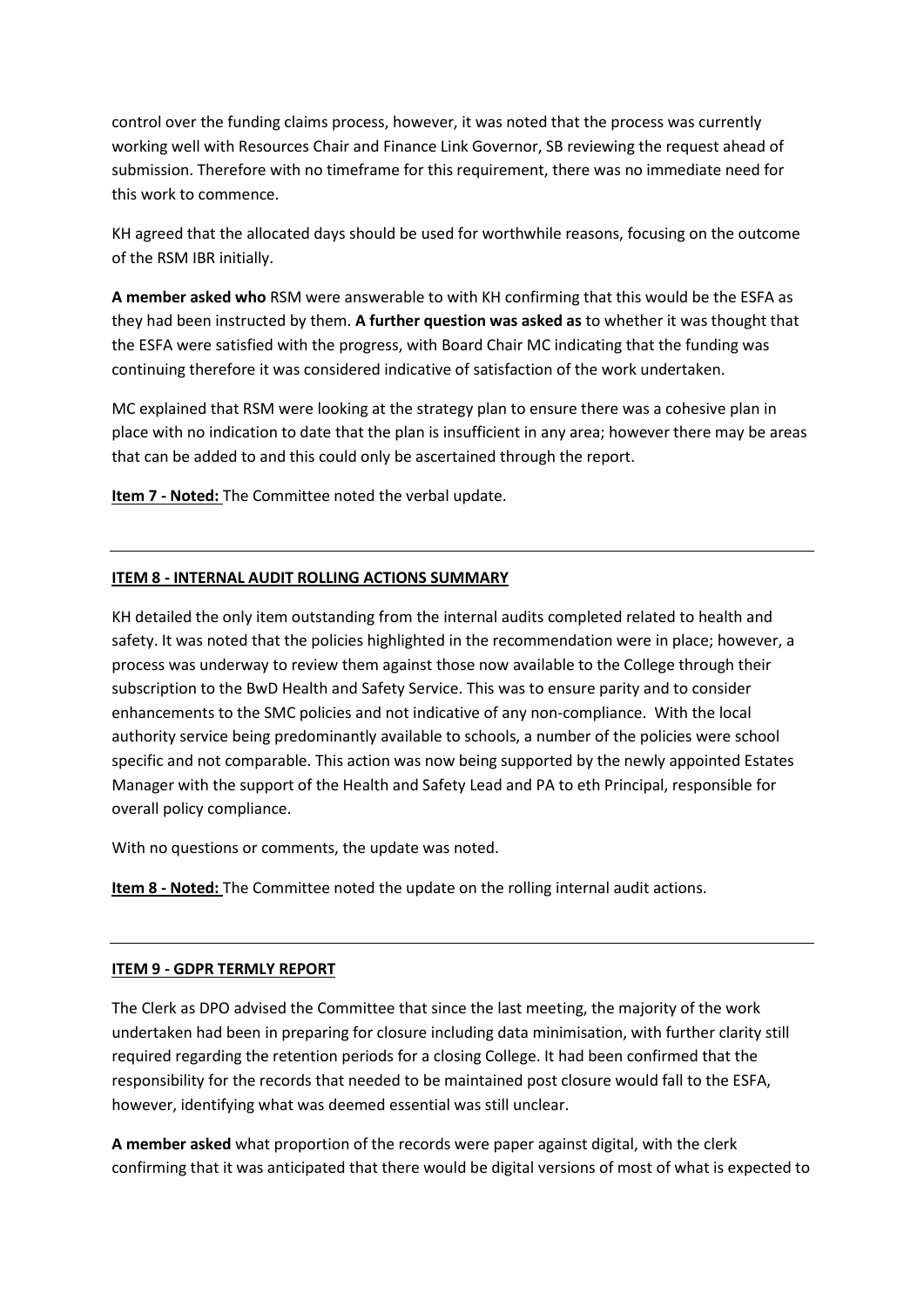be transferred, however, there continued to be a large amount of paper records. The clerk confirmed that these were within their retention periods for an on-going business but may not be deemed essential once closed. The clerk advised the Committee that the GDPR working group had discussed the feasibility of uploading all paper records to a digital format as the ESFA indicated that the costs associated with the transfer and storage meant that where possible, minimised and electronic data should be transferred. The conclusion of the group was that this needed to be considered against the staff time and resource to scan and upload these, with it unlikely that there would be sufficient resource to do this. **The member advised** that there were services that could be utilised at minimal cost to undertake this work.

**A member** added that they had thought that the GDPR training provided had been user friendly, with the DPO confirming that this would be supplemented for staff with further training on the safe use of IT systems and recommended storage of information ahead of closure. This was intended to ensure compliance with destruction schedules and simplify the task for the DPO and IT manager once the College closes.

**Item 9 - Noted:** The Committee noted the detail of the GDPR update.

## **ITEM 10 - FINANCIAL UPDATE**

KH informed the Committee that the report provided was the commentary from the latest monthly management accounts, reminding the Committee of the requirement to provide a budget update at least quarterly. KH drew attention to the overall reduction in the deficit with savings to date of £24,393.

KH worked through the detail of the variance as outlined within the report, noting the increased general education budget by £7750, with savings from online delivery and reduced copying costs offset by the need to upgrade IT equipment and provide additional resources including webcams, laptops and microphones to facilitate online lesson delivery.

The increased premises costs of £8000 were attributed to the increased gas costs, as a result of needing to heat the building whilst maintaining ventilation in accordance with the COVID -19 risk assessment. KH added that the costs did reduce during the lockdown closure, but not as much as hoped as there was a need to dry out the areas affected by the roof leaks, with repairs now almost complete.

The savings from teaching costs were presented as £15,000 year to date with the online delivery methods resulting in reduced photocopying and physical resources for students. Other savings were seen in administration and training, with online CPD having significantly lower costs than face to face programmes, saving £3000.

It was highlighted that the leisure centre cost of £395 was the difference between what was paid to the furloughed staff and what had been claimed on the furlough scheme, with the centre now closed with no further costs to be incurred.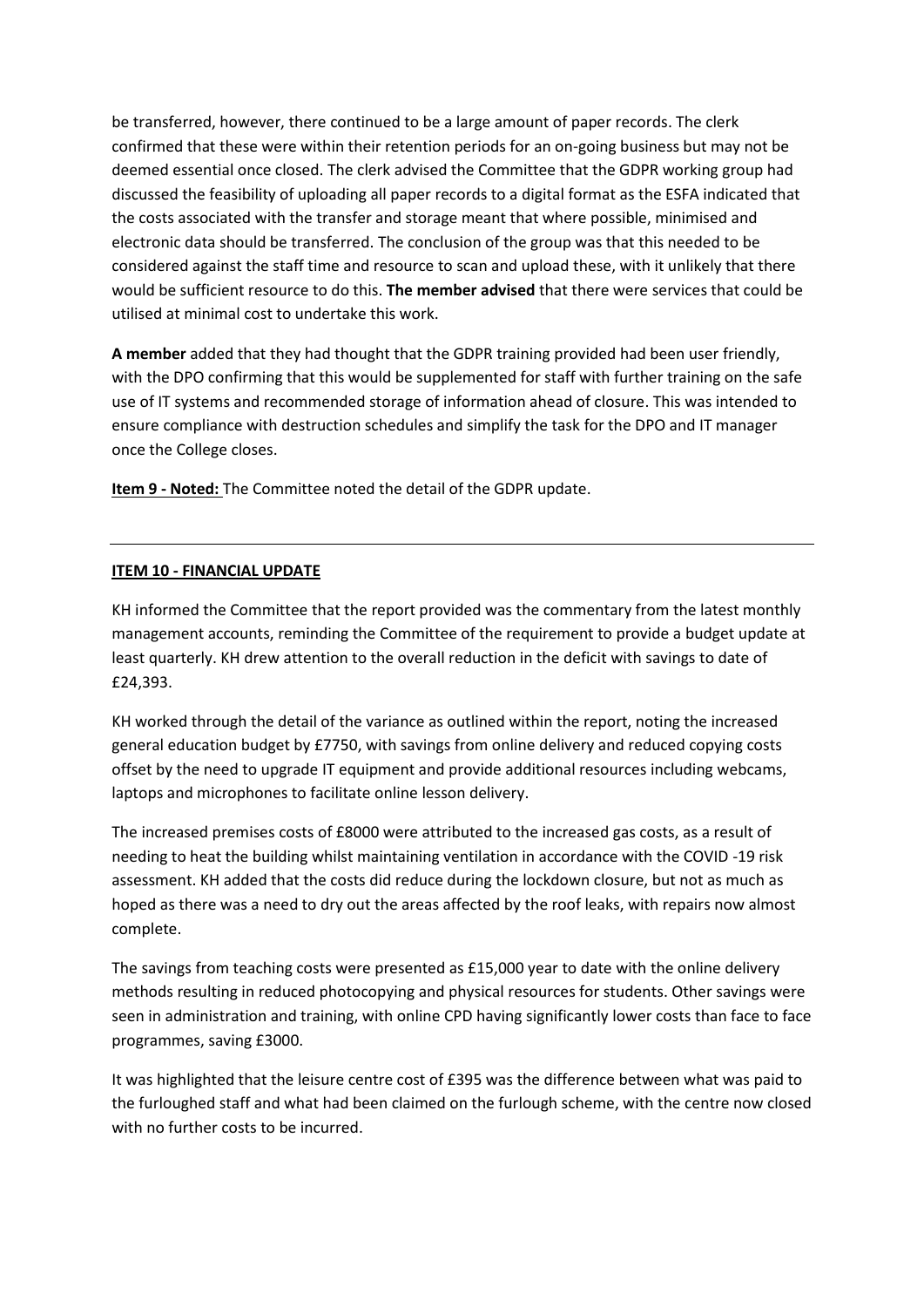The nursery budget increase at SMC was due to the transfer of students to the Wensley Fold site, therefore all associated income had also been transferred. The budget increase of £9,360 at SMC was offset against the increased income and reduced deficit overall at Wensley Fold, which was more efficient with less staff, with a saving of £21,227. It was also noted that final costs for the Park nursery had now been received, and the anticipated deficit of £7000-£8000 had been reduced to a final deficit in the region of £5000, with a further saving of £2000.

The HE budget saw a saving of £6309 due to not needing to fund and evening receptionist whilst teaching was taking place online.

KH advised the Committee that the College would continue to identify savings wherever possible, noting it may be possible to consider further savings, pending the outcome of the RSM IBR. This was due to money built in for legal and closure costs that had not been fully utilised, which will be reviewed once the report from RSM was received.

**A member commented** on how well everything had gone, thanking KH for her clear and concise summary, with another **member asking** when the redundancy consultation would end and if more were built into the teach out plan.

KH confirmed that the redundancies made to date were in small areas, with the full teaching staff consultation having now commenced. KH stated that the College had already identified how many staff would go by the end of the academic year. The applications for voluntary redundancy were already being received with the process not yet closed, with staff due to be notified by the end of April if they would be required for August with those still employed in August needed until closure. **A member asked** if there would be a limit on the number of those able to access redundancy, with KH confirming there was a limit with applications being considered on individual basis.

**Item 11 - Noted:** The Committee noted the financial update.

## **ITEM 12 - WHISTLE BLOWING POLICY AND PROCEDURE**

KH asked members to review and approve the annual refresh of the Whistle Blowing Policy and Procedure. **A member asked** why this was on the agenda having been on in December, with KH advising that only the elements within the financial regulations had been approved, with the need to approve the standalone policy and procedure for staff on an annual basis.

**A member asked** if it was based on something that had worked before or a newly written policy, with KH advising it was a refresh of the existing policy, which was broadly standard across the sector, with minor amendments made to reflect the current job roles and titles.

With no further questions or comments, the Committee resolved to recommend the policy and procedure to the Board for approval.

**Item 12 - Approved:** The Committee would recommend the Board of Governors approve the whistle blowing policy and procedure.